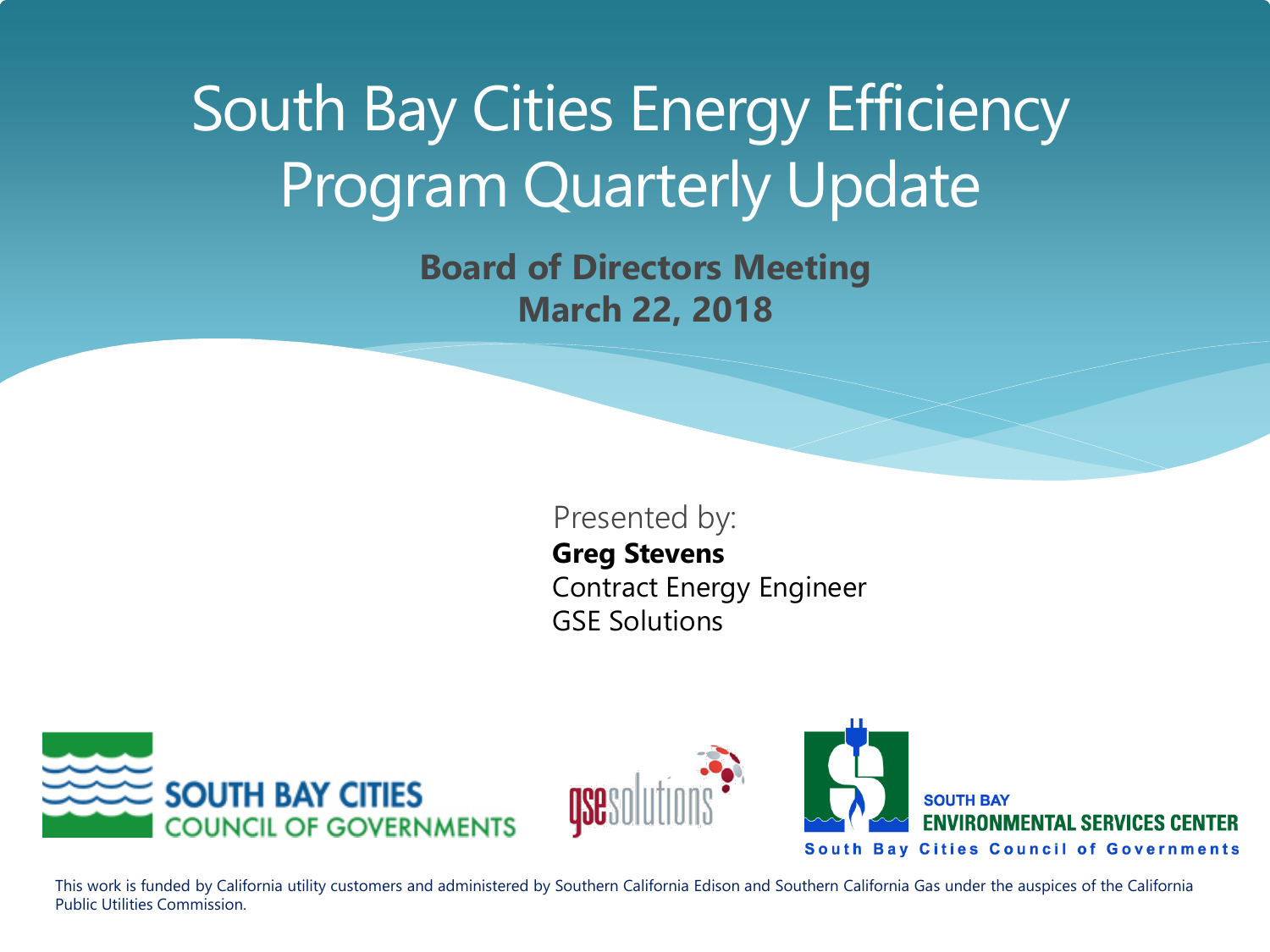#### **Overview**

- SCE ELP Tier Level Update
- Energy Savings Impact Since 2010
- Municipal Energy Project Pipeline
- Direct Install Program
- What's Coming?

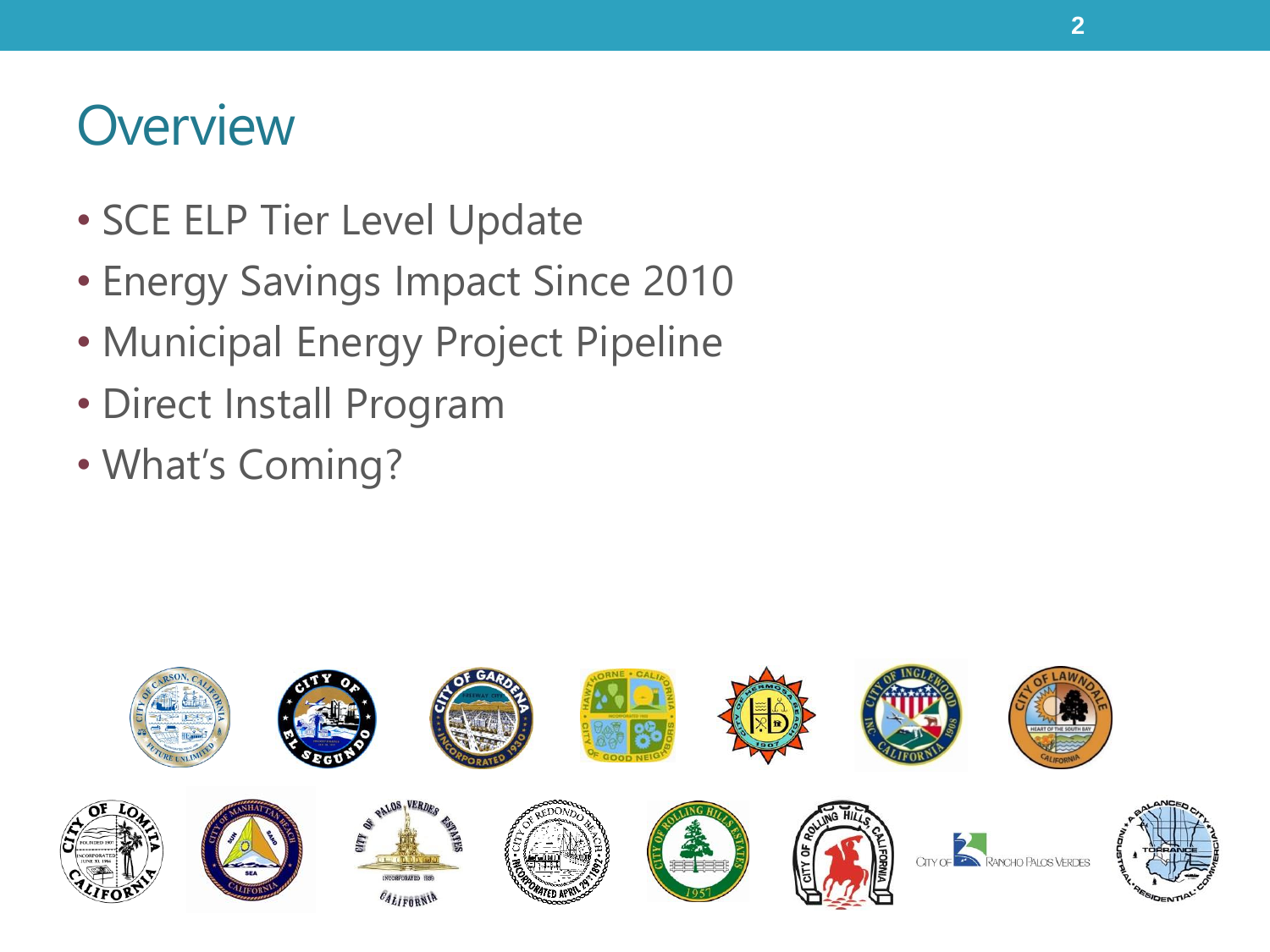#### SCE Energy Leader Partnership (ELP) Program

- Provides South Bay Cities with **financial**, **technical** and **marketing** support to implement **Energy Efficiency** and **Demand Response.**
- City Tier Levels Beginning Q1 2018
	- Platinu[m](http://www.google.com/url?sa=i&rct=j&q=platinum+trophy&source=images&cd=&cad=rja&docid=sZdq8PTxrLeCIM&tbnid=tAWhDNqsVsaYYM:&ved=0CAUQjRw&url=http://fallout.wikia.com/wiki/Platinum_Trophy&ei=8ifwUZn7NoGTiAKl5oDoDA&bvm=bv.49784469,d.cGE&psig=AFQjCNEqwKHP0vOwBkw1fiEMkDwqXrgfCA&ust=1374779723200667) **(\$0.12/kWh incentive)**  Hawthorne, **Hermosa Beach**, Lawndale, Lomita, Manhattan Beach, Palos Verdes Estates
	- Gold **(\$0.09/kWh incentive)** Carson, El Segundo, Gardena, Inglewood, Rancho Palos

Verdes, Redondo Beach, Rolling Hills, Rolling Hills Estates, Torrance

- Silver**(\$0.06/kWh incentive)**
- Valued **(\$0.03/kWh incentive)**
- Cities Likely Moving Up in 2018
	- Platinu[m C](http://www.google.com/url?sa=i&rct=j&q=platinum+trophy&source=images&cd=&cad=rja&docid=sZdq8PTxrLeCIM&tbnid=tAWhDNqsVsaYYM:&ved=0CAUQjRw&url=http://fallout.wikia.com/wiki/Platinum_Trophy&ei=8ifwUZn7NoGTiAKl5oDoDA&bvm=bv.49784469,d.cGE&psig=AFQjCNEqwKHP0vOwBkw1fiEMkDwqXrgfCA&ust=1374779723200667)arson, Inglewood, Rancho Palos Verdes, Rolling Hills Estates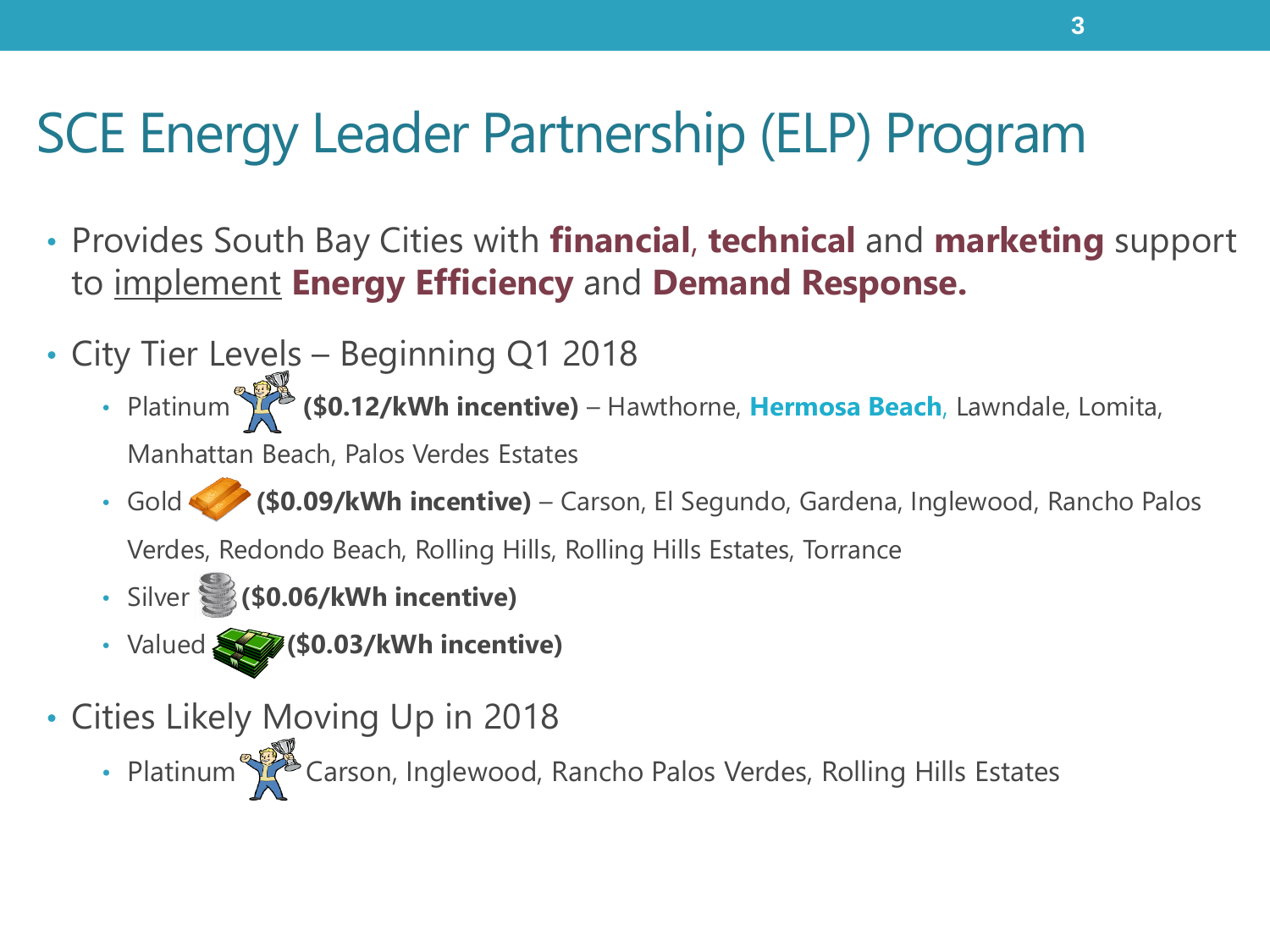## Energy Savings Impact Since 2010

|                              | 2010 - Present Achieved Savings / Incentives |                                                  |                             |              |                                                                          |                                                                     |                     |  |
|------------------------------|----------------------------------------------|--------------------------------------------------|-----------------------------|--------------|--------------------------------------------------------------------------|---------------------------------------------------------------------|---------------------|--|
| <b>City / District</b>       | <b>Annual</b><br><b>Savings</b><br>kWh       | <b>Annual</b><br><b>Savings</b><br><b>Therms</b> | <b>Incentive</b><br>$($ \$) | Value $(\$)$ | <b>Annual</b><br>Direct Install Energy Cost<br><b>Savings</b><br>$($ \$) | <b>Annual GHG</b><br><b>Emissions</b><br><b>Reduction</b><br>(Tons) | <b>ELP</b><br>Level |  |
| Carson                       | 805,449                                      | 8,323                                            | \$111,352                   | \$62,467     | \$117,090                                                                | 667                                                                 | Gold                |  |
| El Segundo                   | 197,148                                      | 0                                                | \$17,274                    | \$51,484     | \$33,177                                                                 | 152                                                                 | <b>Gold</b>         |  |
| Gardena                      | 488,599                                      | $\bf{0}$                                         | \$45,734                    | \$118,748    | \$57,735                                                                 | 377                                                                 | Gold                |  |
| <b>Hawthorne</b>             | 505,736                                      | 5,004                                            | \$88,956                    | \$193,701    | \$98,368                                                                 | 418                                                                 | <b>PLATINUM</b>     |  |
| <b>Hermosa Beach</b>         | 501,535                                      | 0                                                | \$49,540                    | \$136,640    | \$79,957                                                                 | 387                                                                 | <b>PLATINUM</b>     |  |
| Inglewood                    | 1,572,983                                    | $\mathbf 0$                                      | \$177,394                   | \$216,498    | \$213,281                                                                | 1,214                                                               | Gold                |  |
| Lawndale                     | 146,179                                      | 6,832                                            | \$23,790                    | \$25,358     | \$36,812                                                                 | 150                                                                 | <b>PLATINUM</b>     |  |
| Lomita                       | 159,281                                      | 13                                               | \$22,350                    | \$0          | \$21,147                                                                 | 123                                                                 | <b>PLATINUM</b>     |  |
| <b>Manhattan Beach</b>       | 1,109,484                                    | 0                                                | \$145,255                   | \$147,185    | \$129,404                                                                | 856                                                                 | <b>PLATINUM</b>     |  |
| <b>Palos Verdes Estates</b>  | 79,709                                       | 0                                                | \$0                         | \$55,088     | \$11,443                                                                 | 62                                                                  | <b>PLATINUM</b>     |  |
| <b>Rancho Palos Verdes</b>   | 70,195                                       | $\bf{0}$                                         | \$0                         | \$81,697     | \$14,012                                                                 | 54                                                                  | Gold                |  |
| <b>Redondo Beach</b>         | 1,042,023                                    | 467                                              | \$65,838                    | \$119,751    | \$121,620                                                                | 807                                                                 | Gold                |  |
| <b>Rolling Hills</b>         | 13,781                                       | 0                                                | \$0                         | \$10,896     | \$2,742                                                                  | 11                                                                  | Gold                |  |
| <b>Rolling Hills Estates</b> | 54,593                                       | 0                                                | \$878                       | \$29,988     | \$9,930                                                                  | 42                                                                  | Gold                |  |
| <b>Torrance</b>              | 1,817,238                                    | 23,699                                           | \$220,983                   | \$332,355    | \$296,051                                                                | 1,533                                                               | Gold                |  |
| <b>Hawthorne USD</b>         | 0                                            | 941                                              | \$1,938                     | \$0          | \$922                                                                    | 5                                                                   |                     |  |
| <b>Inglewood USD</b>         | 0                                            | 3,876                                            | \$6,000                     | \$0\$        | \$3,798                                                                  | 21                                                                  |                     |  |
| <b>Manhattan Beach USD</b>   | 0                                            | 4,385                                            | \$5,978                     | \$0          | \$4,297                                                                  | 24                                                                  |                     |  |
| <b>PV USD</b>                | 0                                            | 91,178                                           | \$51,042                    | \$0          | \$89,354                                                                 | 503                                                                 | N/A                 |  |
| <b>Redondo Beach USD</b>     | 0                                            | 314                                              | \$942                       | \$0          | \$308                                                                    | $\overline{2}$                                                      |                     |  |
| <b>Torrance USD</b>          | 0                                            | 18,857                                           | \$21,858                    | \$0          | \$18,479                                                                 | 104                                                                 |                     |  |
| <b>West Basin MWD</b>        | 0                                            | 911                                              | \$990                       | \$0          | \$893                                                                    | 5                                                                   |                     |  |
| <b>Total</b>                 | 8,563,934                                    | 164,799                                          | \$1,058,093                 | \$1,581,858  | \$1,360,819                                                              | 7,516                                                               |                     |  |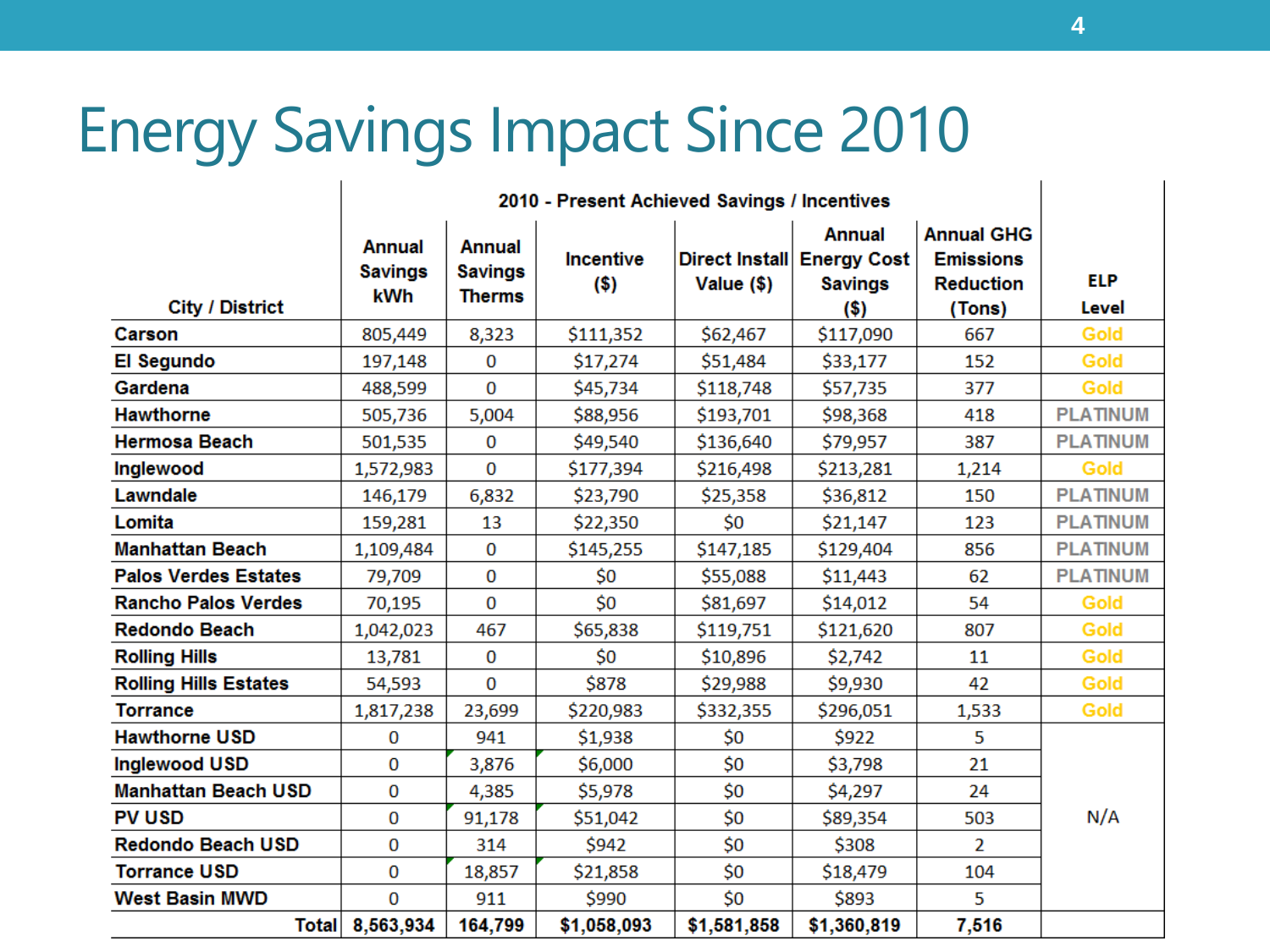## Municipal Energy Project Pipeline

|               |                                    |                              |                | <b>Est</b>  | <b>Est</b>        |                 |
|---------------|------------------------------------|------------------------------|----------------|-------------|-------------------|-----------------|
|               |                                    |                              | <b>Est kWh</b> | therms      | <b>Incentives</b> | <b>Est Cost</b> |
| <b>City</b>   | <b>Facility</b>                    | <b>EEMs</b>                  | <b>Svgs</b>    | <b>Svgs</b> | $($ \$)           | Savings (\$)    |
|               |                                    | LED Lighting/Water           |                |             |                   |                 |
| Carson        | Carson Park                        | Heater/VFD                   | 28,578         |             | \$6,144           | \$4,650         |
|               |                                    |                              |                |             |                   |                 |
| Carson        | Hemingway Park                     | Pool pump VFD                | 51,758         |             | \$11,646          | \$8,421         |
|               |                                    |                              |                |             |                   |                 |
| Carson        | City-owned Street Lights (Phase 2) | LED lighting                 | 588,596        |             | \$234,752         | \$49,083        |
|               |                                    |                              |                |             |                   |                 |
| Carson        | <b>Community Parks</b>             | <b>Exterior LED Lighting</b> | 729,931        |             | \$156,667         | \$96,432        |
|               |                                    |                              |                |             |                   |                 |
| Carson        | Park Sports Lighters               | <b>Exterior LED Lighting</b> | 733,452        |             | \$124,687         | \$116,685       |
|               |                                    | Interior/Exterior LED        |                |             |                   |                 |
| Gardena       | <b>Rowley Park</b>                 | lighting                     | 284,534        |             | \$24,626          | \$45,526        |
|               |                                    | Interior/Exterior LED        |                |             |                   |                 |
| Gardena       | Mas Fukai Park                     | lighting                     | 78,125         | ä,          | \$13,281          | \$12,500        |
|               |                                    |                              |                |             |                   |                 |
| Hermosa Beach | Pier Ave                           | <b>Exterior LED Lighting</b> | 29,574         | ۰           | \$5,915           | \$5,725         |
|               |                                    |                              |                |             |                   |                 |
| Hermosa Beach | Street Lights (LS-1 E Option)      | LED lighting                 | 212,423        | ۰           | \$49,908          | \$6,180         |
|               |                                    |                              |                |             |                   |                 |
| Inglewood     | Street Lights (Phase 2-LS2)        | <b>LED lighting</b>          | 646,254        | ۰           | \$396,830         | \$96,073        |
|               |                                    | Elevator motor-generator     |                |             |                   |                 |
| Inglewood     | City Hall                          | set                          | 121,900        | ä,          | \$29,007          | \$19,504        |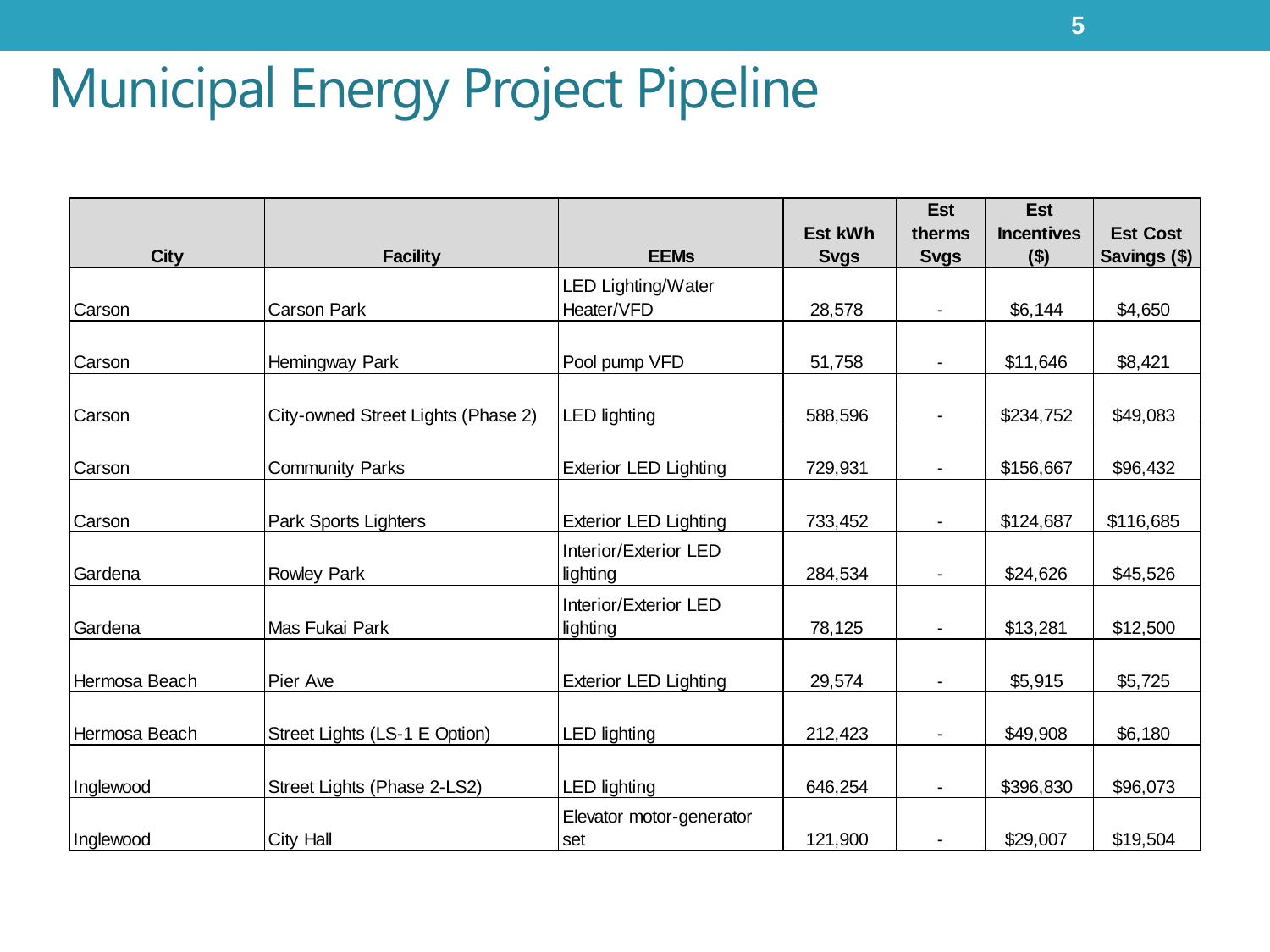## Municipal Energy Project Pipeline (cont'd)

|                              |                                      |                              |                  | <b>Est</b>     | <b>Est</b>        |                 |
|------------------------------|--------------------------------------|------------------------------|------------------|----------------|-------------------|-----------------|
|                              |                                      |                              | Est kWh          | therms         | <b>Incentives</b> | <b>Est Cost</b> |
| <b>City</b>                  | <b>Facility</b>                      | <b>EEMs</b>                  | <b>Svgs</b>      | <b>Svgs</b>    | $($ \$)           | Savings (\$)    |
|                              |                                      | Chiller VFD / HVAC           |                  |                |                   |                 |
| Inglewood                    | City Hall                            | Controls                     | 291,870          | 11,035.0       | \$115,022         | \$57,513        |
|                              | Live Oak Park, El Porto Parking Lot, |                              |                  |                |                   |                 |
| Manhattan Beach              | Manhattan Heights Park               | <b>Exterior LED Lighting</b> | 55,305           |                | \$13,890          | \$20,010        |
|                              | Street lights (LS-1 to LS-2          |                              |                  |                |                   |                 |
| Manhattan Beach              | conversion)                          | <b>LED lighting</b>          | 517,922          | ä,             | \$103,584         | \$150,197       |
|                              |                                      |                              |                  |                |                   |                 |
| Manhattan Beach              | Parks Sports Lighters                | <b>Exterior LED Lighting</b> | 305,597          | $\blacksquare$ | \$61,119          | \$89,387        |
|                              | Street lights (LS-1 to LS-2          |                              |                  |                |                   |                 |
| Rancho Palos Verdes          | conversion)                          | <b>LED lighting</b>          | 557,976          |                | \$240,992         | \$161,813       |
|                              |                                      |                              |                  |                |                   |                 |
| Palos Verdes Estates         | Civic Center + Roadway               | <b>LED lighting</b>          | 33,739           | $\blacksquare$ | \$7,240           | \$4,028         |
|                              | Decorative street lights             |                              |                  |                |                   |                 |
| Redondo Beach                | Esplanade                            | <b>LED lighting</b>          | 42,311           | $\blacksquare$ | \$7,193           | \$3,596         |
|                              |                                      |                              |                  |                |                   |                 |
| <b>Rolling Hills Estates</b> | Street lights (LS-2)                 | <b>LED lighting</b>          | 58,409           |                | \$10,327          | \$5,112         |
|                              |                                      |                              |                  |                |                   |                 |
| Torrance                     | Toyota Meeting Hall                  | Interior LED lighting        | 16,741           |                |                   | \$2,679         |
|                              |                                      |                              |                  |                |                   |                 |
| Torrance                     | City Hall, Library, PD               | <b>LED lighting</b>          | 837,954          |                |                   | \$98,711        |
|                              |                                      |                              |                  |                |                   |                 |
| Torrance                     | Plunge Pool                          | VFD and Pump Motor           | 172,003          | $\blacksquare$ | \$29,240          | \$18,920        |
|                              |                                      |                              |                  |                |                   |                 |
| Torrance                     | Street Lights (LS-1 E Option)        | <b>LED lighting</b>          | 3,679,729        | $\blacksquare$ | \$625,554         | \$95,653        |
|                              |                                      |                              |                  |                |                   |                 |
|                              |                                      |                              | Total 10,074,679 | 11,035         | \$2,267,625       | \$1,168,397     |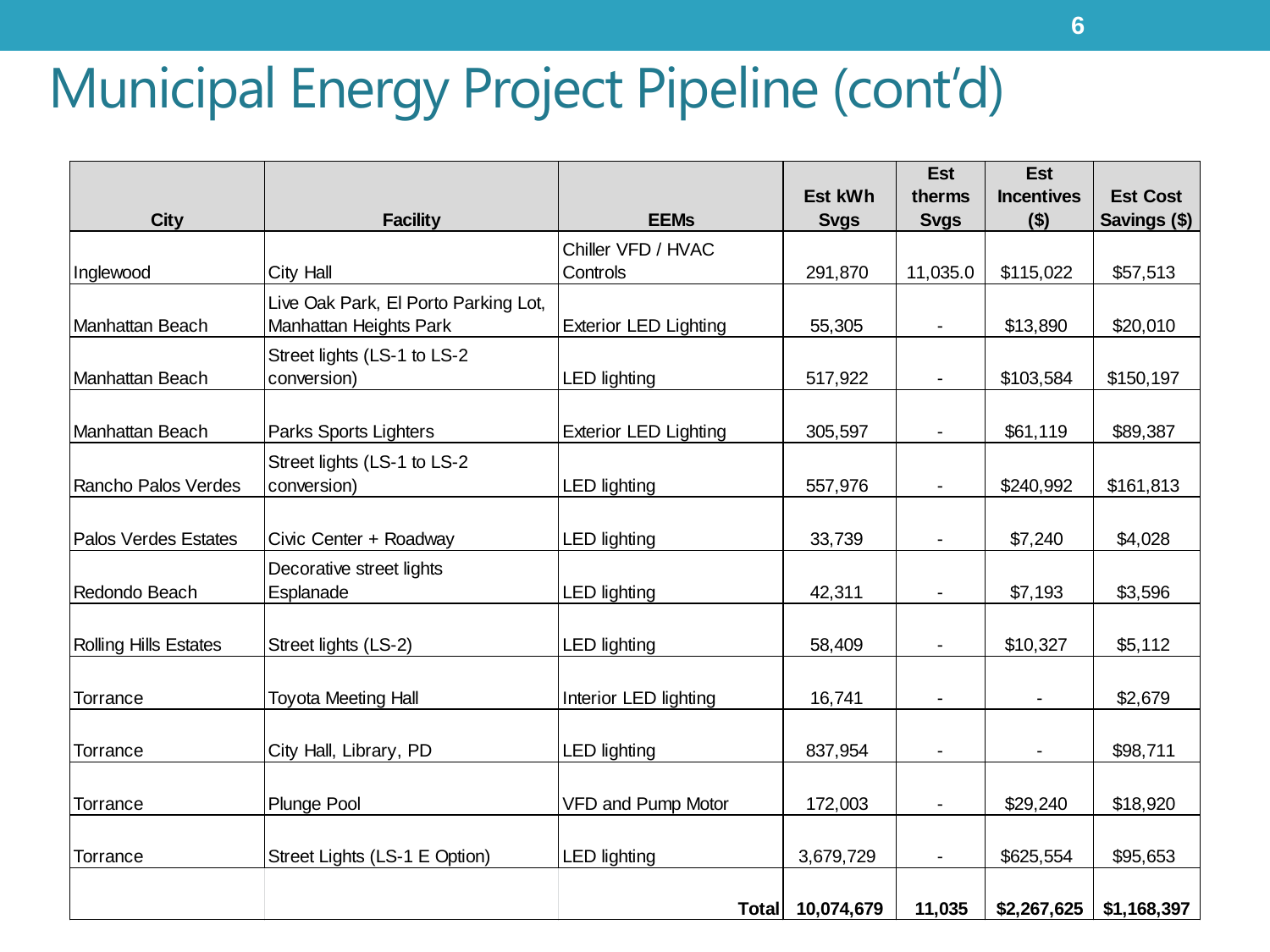#### Direct Install Programs

- FREE or Discounted Price for Qualified Measures.
	- SCE offers FREE LED tubes and LED retrofit kits w/ \$25 co-pay.
	- SCG's program structure is similar. Has not officially rolled out.
	- Work performed by SCE/SCG qualified contractors.
	- 14 South Bay cities participated in SCE program from 2014 2018.

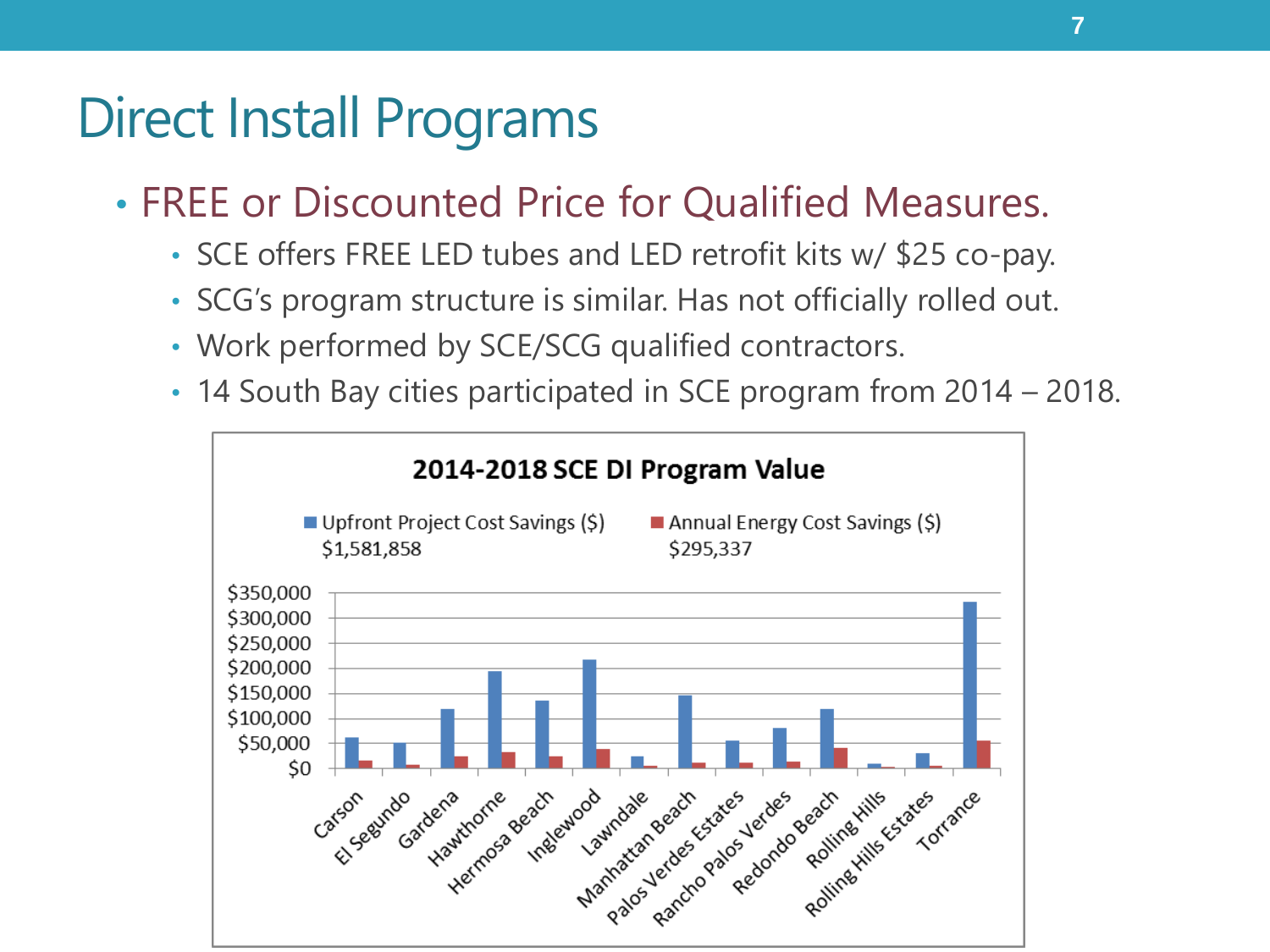# What's Coming?

- We're expecting a BIG year for completion of projects.
	- 2.5M kWh savings, 2x our SCE annual goal.
	- \$895k incentives, \$312k annual cost savings.
- Rollout of SCG Direct Install program is expected to bring in gas savings this year.
- Strategic Plan funds available for:
	- Continue being centralized energy manager for all our cities.
	- Research and Identify tool(s) to track and manage utility costs.
	- Energy benchmark a set number of buildings within the overall municipal portfolio.
- Incentive programs continue to evolve at a fast pace. Causing incentive rates and qualified measures to change.
- Begin work on projects as soon as possible and complete them in a timely manner.